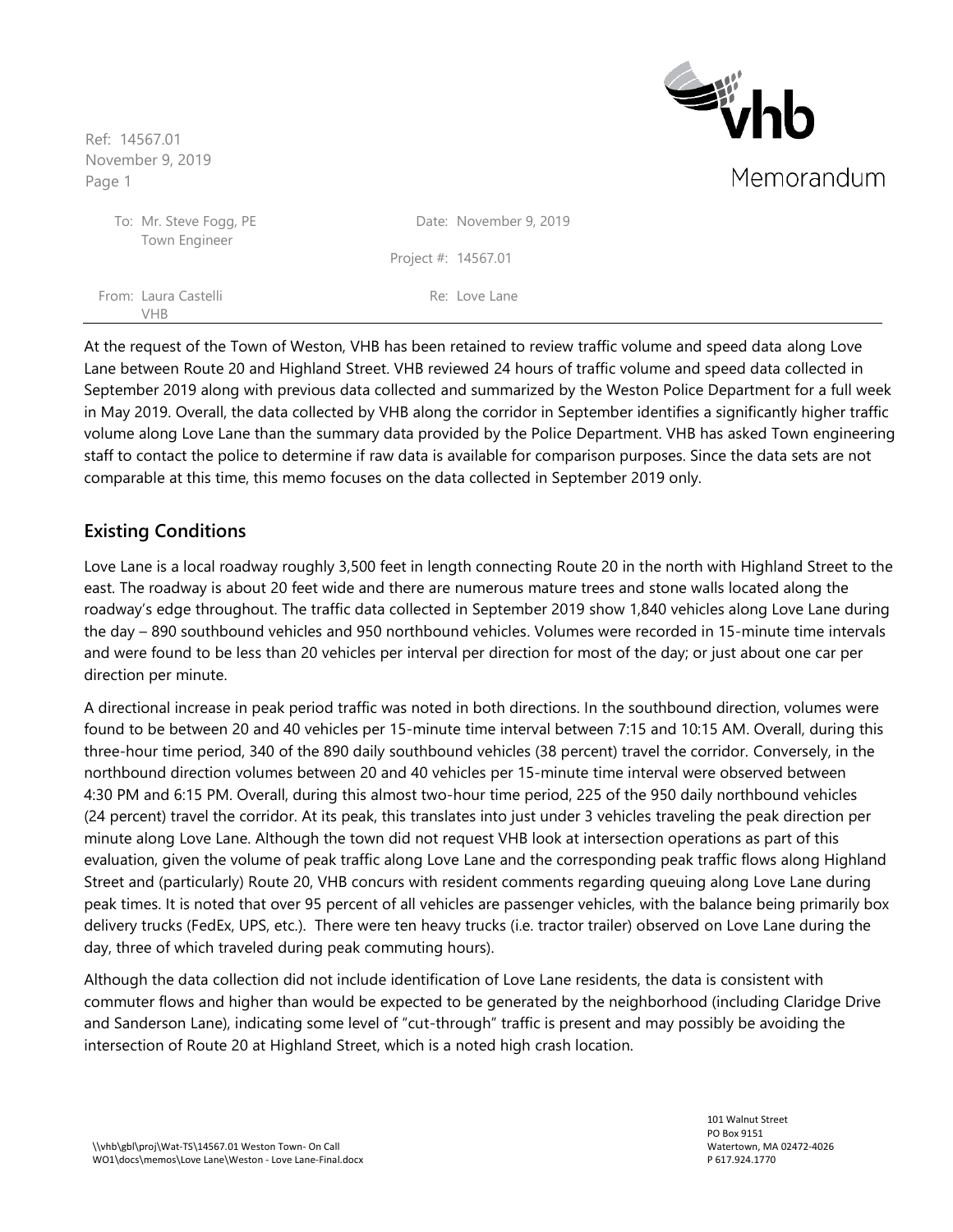

Memorandum

Travel speeds were also collected along Love Lane, with the 85<sup>th</sup> percentile travel speed registering at 32 mph in each direction. These travel speeds are consistent with the data provided by the Weston Police Department. Given the width of the roadway, the geometry along the corridor, and the residential nature of Love Lane, travel speeds are well in excess of what should be expected.

The attachments to this memorandum provide the raw traffic and speed data.

## **Considerations**

There are several options to alleviate concerns about speeding and traffic volume along Love Lane that the town can consider. In addition to the options discussed below, VHB suggests the town contact MassDOT to request they address potential safety and congestion issues at the intersection of Route 20 and Highland Street that may be contributing to the conditions along Love Lane. The intersection of Route 20 and Highland Street is a state highway location and is identified by the state as a Highway Safety Improvement Program eligible high crash location. The town may also consider working with Waze to eliminate Love Lane from their service application. However, it is noted that once drivers discover a route, they are not likely to depart from that route solely because it is eliminated from the application.

### **Option 1 – Closing Love Lane**

Closing Love Lane at its intersection with Highland Street is the most effective solution to address vehicular volume and travel speed concerns along the corridor. It is suggested that the Highland Street access be closed since Route 20 provides the most direct emergency response route for responders and because this intersection does not fall under the town's jurisdiction. Mountable curbing is suggested in order to facilitate emergency response, if necessary.

Closing Love Lane would restrict access to all users except for residents of Love Lane, Claridge Drive, and Sanderson Lane. Any residual speeding issues can be handled through targeted outreach to the neighborhood since through traffic would be eliminated in this scenario. Full access for all residents would be provided via Route 20, although some residents may find this to be inconvenient.

An alternative option for closure would be to keep both primary access points (at Route 20 and at Highland Street) open, but discontinue Love Lane in the middle, near (roughly) 36 Love Lane. This would split Love Lane into two smaller cul-de-sacs like other streets located throughout the town and similar to how Winsor Way functions today. The southern portion of Love Lane and Sanderson Lane would have access via Highland Street, while the northern portion of Love Lane and Claridge Drive would have access via Route 20. In this scenario, the town may want to consider whether one portion of Love Lane should be renamed.

### **Option 2 – Time-of-Day Turn Restrictions**

The town can consider time-of-day turn restrictions to/from Love Lane along both Highland Street and Route 20. Turn restrictions may include: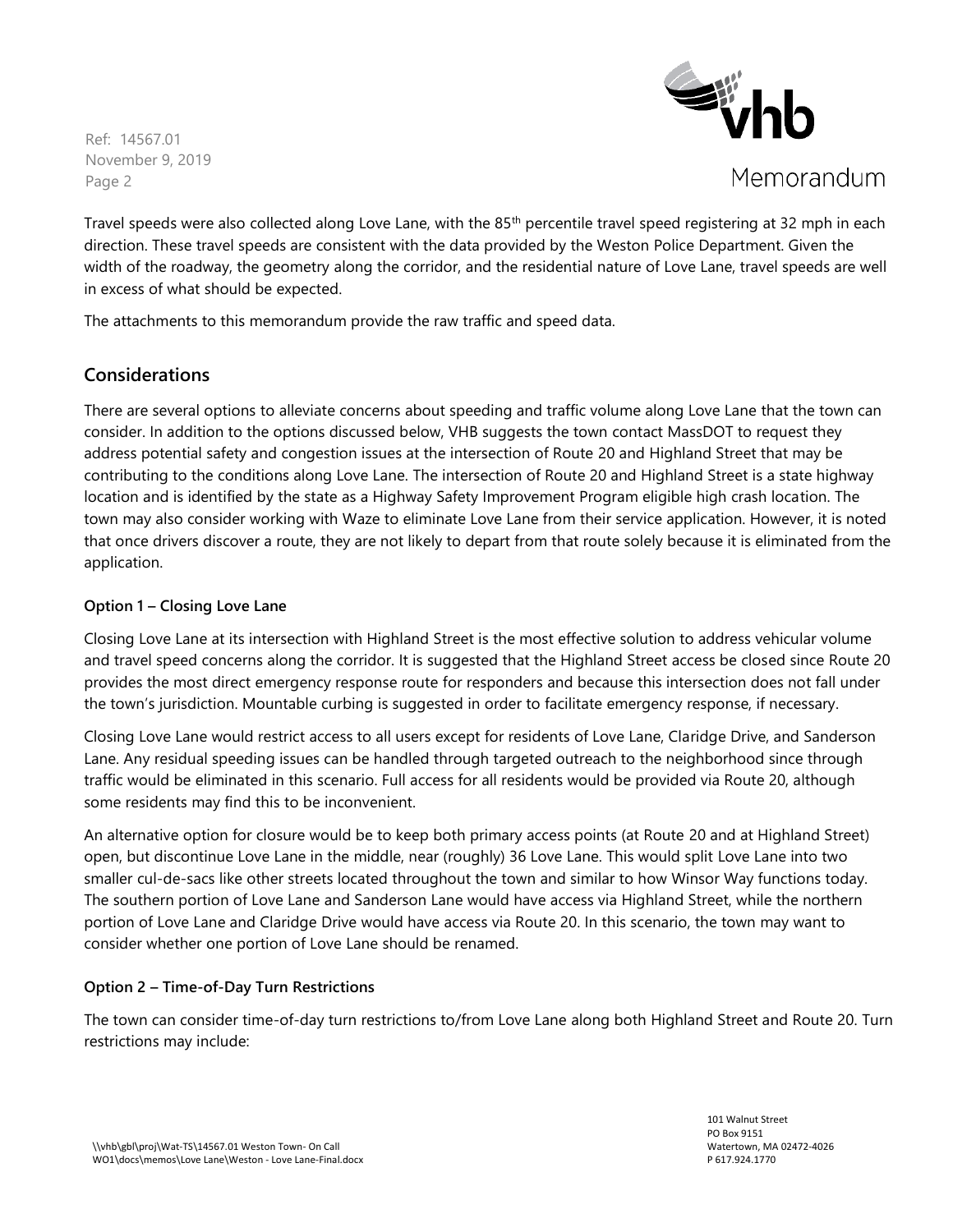

- No right-turn 7 AM to 9 AM posted on Route 20 eastbound at Love Lane
- No right-turn 7 AM to 9 AM posted on Love Lane at Highland Street
- No left-turn 4 PM to 6 PM posted on Highland Street at Love Lane
- No left-turn 4 PM to 6 PM posted on Love Lane at Route 20

VHB inquired with the MassDOT District 6 office to determine their process for turn restrictions to/from state highway. MassDOT noted the town would have to enact a traffic ordinance establishing the restrictions and MassDOT would create a sign regulation for the specific signs requested. MassDOT also noted that they would require a traffic study to document other traffic calming that has been considered or tried and whether there are any upcoming projects planned for the area. The traffic study would typically include a traffic analysis showing potential impacts (i.e. increased delays, queuing, etc.) at adjacent signalized intersections. While this requirement is not applicable to Love Lane, MassDOT may require a similar analysis at Route 20/Highland Street/Boston Post Road.

Time-of-day turning restrictions, if followed, would reduce the magnitude of volume along Love Lane during peak periods but not would address the higher rates of speed that were observed. Time-of-day restrictions are enforceable for all drivers, including those that live on Love Lane, Claridge Drive, and Sanderson Lane. They are often difficult for the police department to enforce and may be ignored if not enforced. However, restrictions can be implemented more easily for a short-term or trial period to determine whether they can successfully address the concern. Focusing on restrictions only at the intersection of Love Lane and Highland Street would help alleviate concerns the town may have regarding MassDOT's requirement for the town to enact a traffic ordinance and possibly needing to rescind that ordinance if the trial period is not successful.

#### **Option 3 – Speed Tables**

As noted above, the volume of traffic observed along Love Lane exceeds the volume that would typically be generated by the number of houses in the neighborhood. However, it is not possible to identify with certainty the magnitude of the volume that has business on Love Lane; either as a resident of Love Lane, one of the adjacent cul-de-sacs, or as visitors/deliveries to a resident. Speed tables placed at pre-determined intervals along Love Lane would successfully reduce travel speeds if placed appropriately and with the correct frequency. While speed tables do not address the residents' concerns regarding volume, over time drivers may be less likely to travel along Love Lane due to perceived inconvenience of the route. A preliminary analysis of Love lane shows that six speed tables could be placed at roughly 400' intervals; three on either side of the roadway curve.

Speed tables would be placed such that they would not require modification to driveways. However, they could require drainage changes along the corridor, with catch basins installed to collect runoff that would otherwise be trapped by the speed table. They could also be constructed to allow for runoff on either side, but further evaluation of the roadway is required to determine if this would be sufficient. Initial discussions with the town, including emergency response personnel, indicate that they would not support the construction of speed tables.